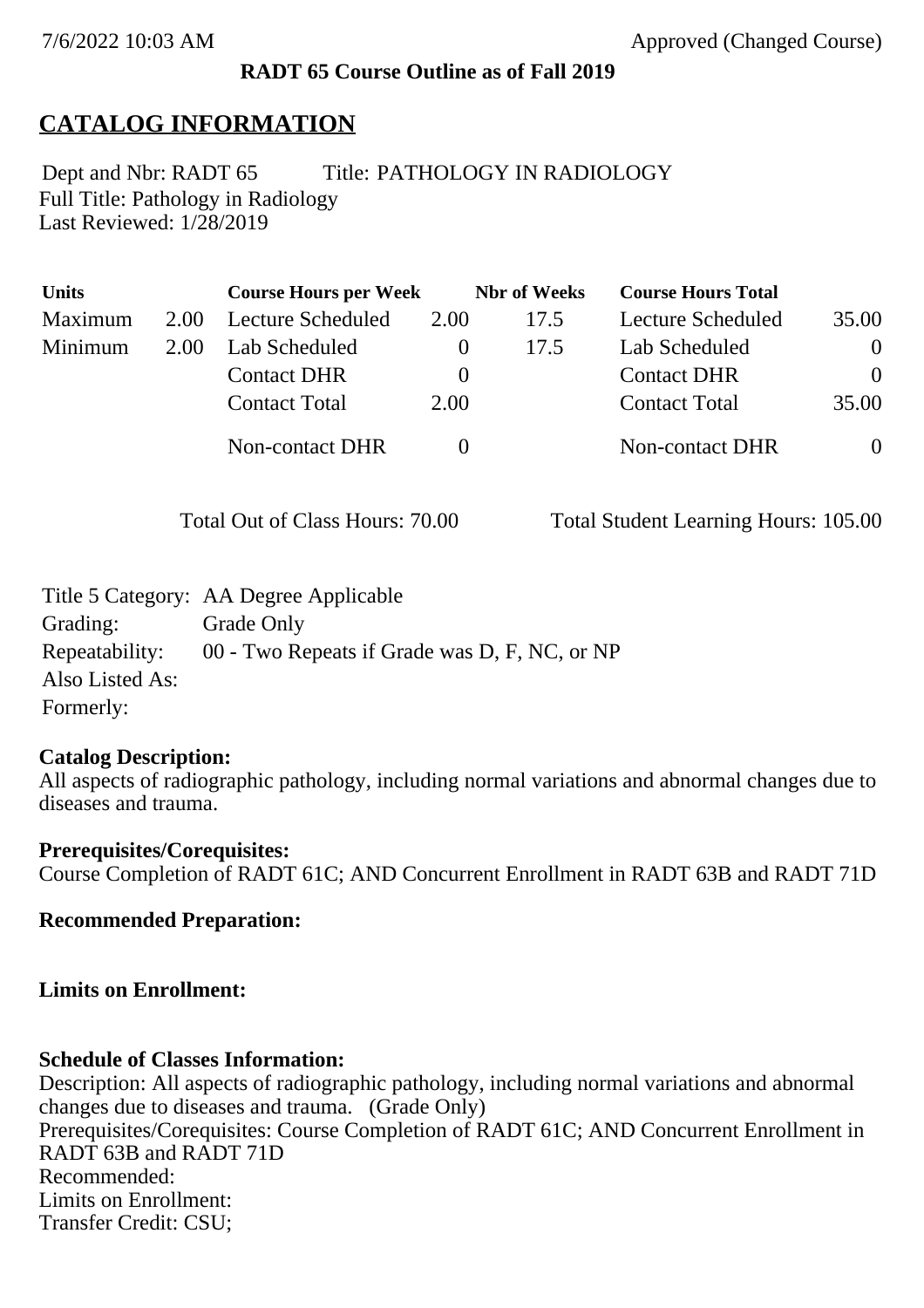# **ARTICULATION, MAJOR, and CERTIFICATION INFORMATION:**

| <b>AS Degree:</b><br><b>CSU GE:</b> | Area<br><b>Transfer Area</b> |            |           | Effective:<br>Effective: | Inactive:<br>Inactive: |
|-------------------------------------|------------------------------|------------|-----------|--------------------------|------------------------|
| IGETC:                              | <b>Transfer Area</b>         |            |           | Effective:               | Inactive:              |
| <b>CSU Transfer: Transferable</b>   |                              | Effective: | Fall 1981 | Inactive:                |                        |
| <b>UC</b> Transfer:                 |                              | Effective: |           | Inactive:                |                        |

### **CID:**

# **Certificate/Major Applicable:**

[Both Certificate and Major Applicable](SR_ClassCheck.aspx?CourseKey=RADT65)

# **COURSE CONTENT**

### **Student Learning Outcomes:**

Upon completion of the course, students will be able to:

- 1. Identify common pathologies on images
- 2. Present literary review to medical professionals

### **Objectives:**

Upon completion of this course students will be able to:

- 1. Create a literary review on an appropriate topic within the scope of medical imaging practices using the American Medical Association (AMA) style
- 2. Recognize common pathological conditions and processes on radiographic images of the gastrointestinal, genitourinary, musculoskeletal, nervous, respiratory, and circulatory systems
- 3. Identify trauma to bones and soft tissue on radiographic images
- 4. Recognize common pathological conditions on radiographs of pediatric cases

### **Topics and Scope:**

- I. Radiographic Pathology
	- A. Variations of normal
		- 1. adult
		- 2. pediatric
	- B. Diseases
	- C. Trauma
	- D. Manifestations on images

II. Radiographic Anatomy and Related Pathology

- A. Central nervous system
- B. Musculoskeletal
- C. Endocrinology
- D. Pulmonary
- E. Cardiology
- F. Gastrointestinal system
- G. Urinary system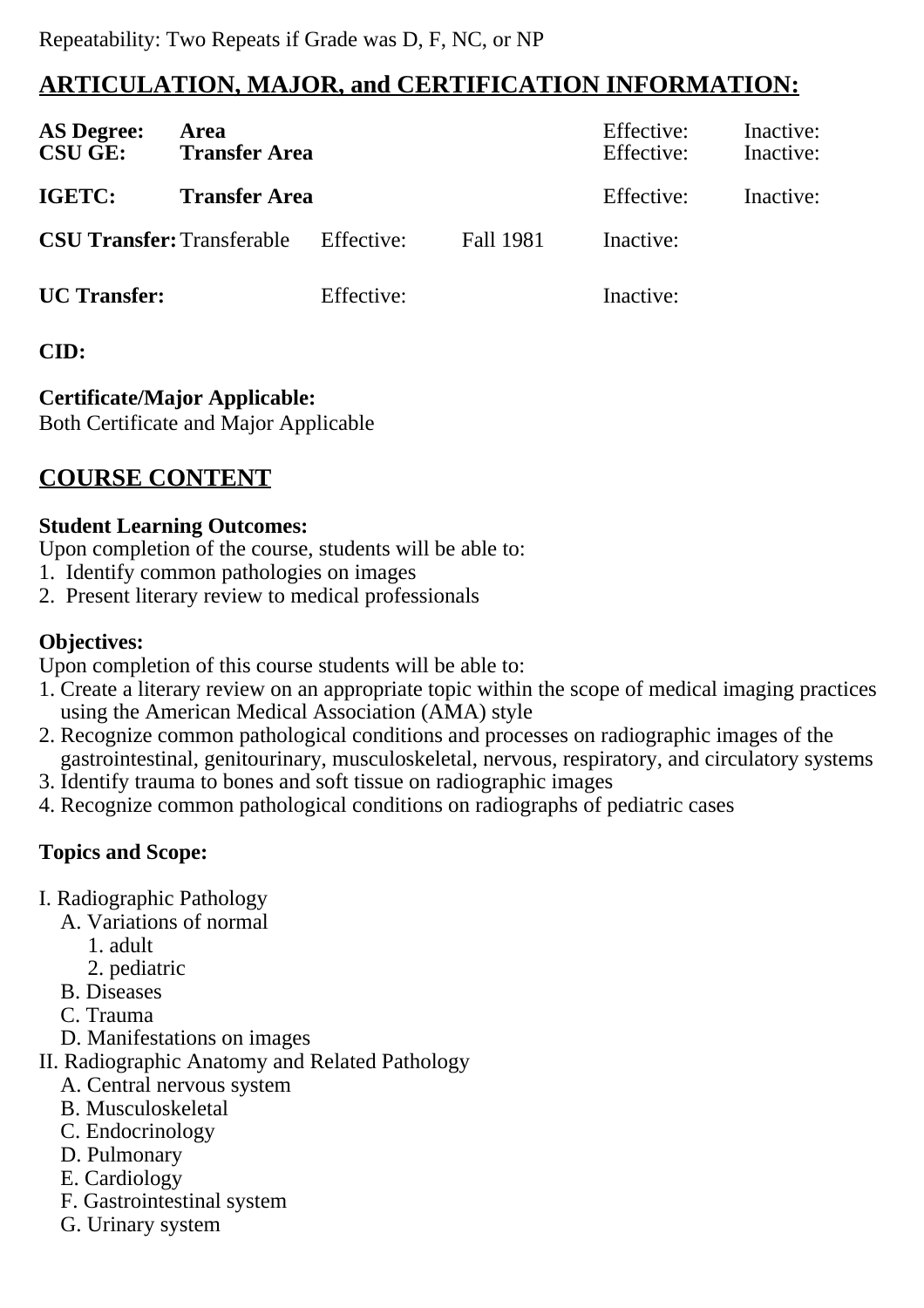- H. Hepatobiliary system
- I. Hemopoietic system
- J. Reproductive system
- K. Circulatory system
- III. American Medical Association Style
	- A. Research methodology
	- B. Reference list
	- C. Presentation style
- IV. Modifications of Standard and Special Techniques Necessary to Obtain Optimum Diagnostic Radiographic Studies

### **Assignment:**

- 1. Research Literary review paper on a pathological condition or scientific subject pertaining to medical imaging (5-10 pages)
- 2. Weekly chapter readings (20-30 pages/week)
- 3. Quizzes (4 6)
- 4. Midterm exam
- 5. Final exam

### **Methods of Evaluation/Basis of Grade:**

**Writing:** Assessment tools that demonstrate writing skills and/or require students to select, organize and explain ideas in writing.

Attendance and participation

**Representative Textbooks and Materials:**

| in writing.                                                                                                                                                  |                                          |
|--------------------------------------------------------------------------------------------------------------------------------------------------------------|------------------------------------------|
| Literary review paper                                                                                                                                        | Writing<br>30 - 70%                      |
| <b>Problem Solving:</b> Assessment tools, other than exams, that<br>demonstrate competence in computational or non-<br>computational problem solving skills. |                                          |
| None                                                                                                                                                         | Problem solving<br>$0 - 0\%$             |
| <b>Skill Demonstrations:</b> All skill-based and physical<br>demonstrations used for assessment purposes including skill<br>performance exams.               |                                          |
| None                                                                                                                                                         | <b>Skill Demonstrations</b><br>$0 - 0\%$ |
| <b>Exams:</b> All forms of formal testing, other than skill<br>performance exams.                                                                            |                                          |
| Quizzes, midterm exam, final exam                                                                                                                            | Exams<br>$25 - 60\%$                     |
| <b>Other:</b> Includes any assessment tools that do not logically<br>fit into the above categories.                                                          |                                          |
| Attendance and participation                                                                                                                                 | <b>Other Category</b><br>$5 - 10\%$      |